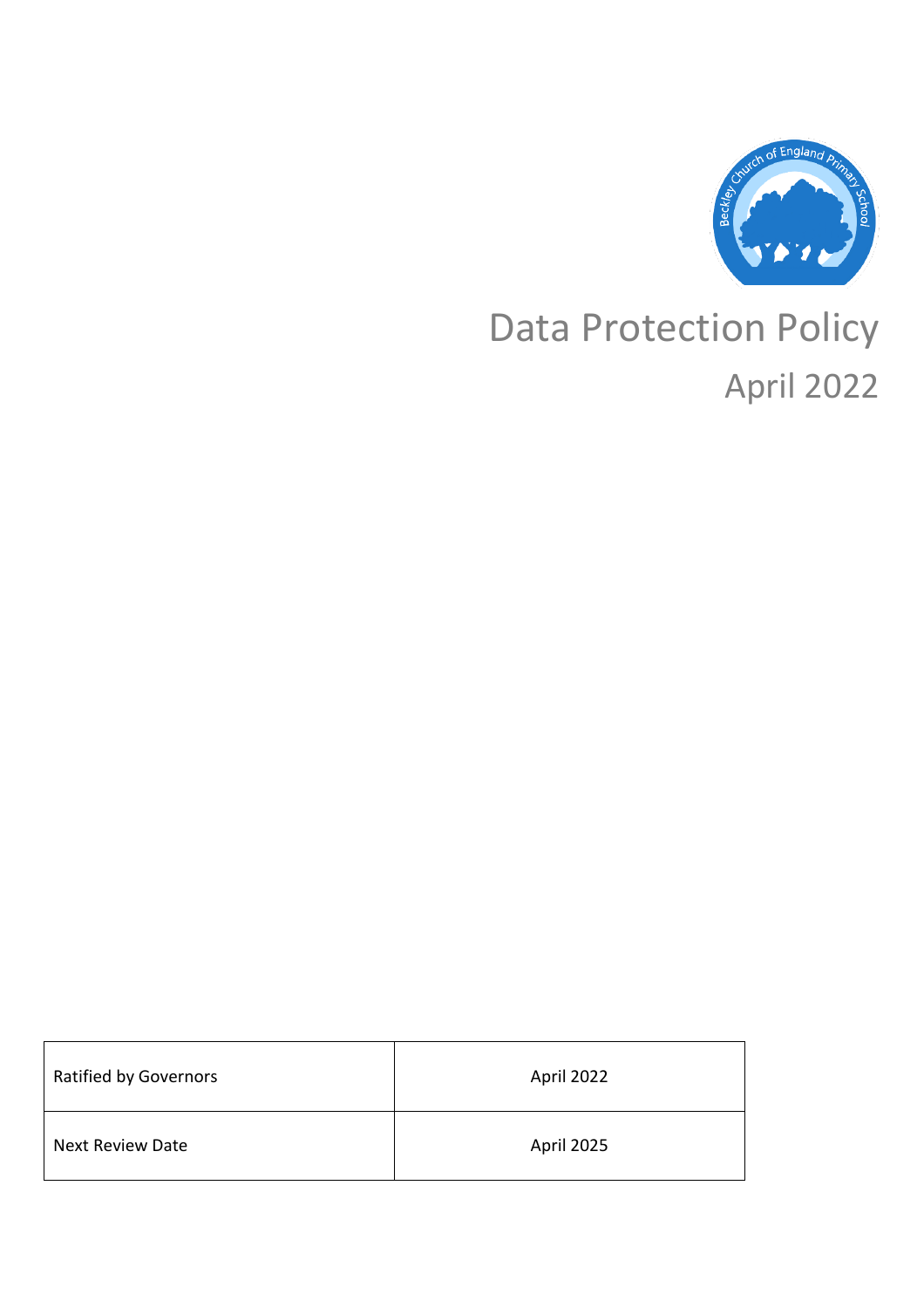## **Data Protection Policy for Beckley School**

## **Contents**

- 1. Aims
- 2. Legislation and guidance
- 3. Definitions
- 4. The data controller
- 5. Roles and responsibilities
- 6. Data protection principles
- 7. Collecting personal data
- 8. Sharing personal data
- 9. Subject access requests and other rights of individuals
- 10. Parental requests to see the educational record
- 11. Biometric recognition systems
- 12. CCTV
- 13. Photographs and videos
- 14. Data protection by design and default
- 15. Data security and storage of records
- 16. Disposal of records
- 17. Personal data breaches
- 18. Training
- 19. Monitoring arrangements
- 20. Links with other policies

Appendix 1: Personal data breach procedure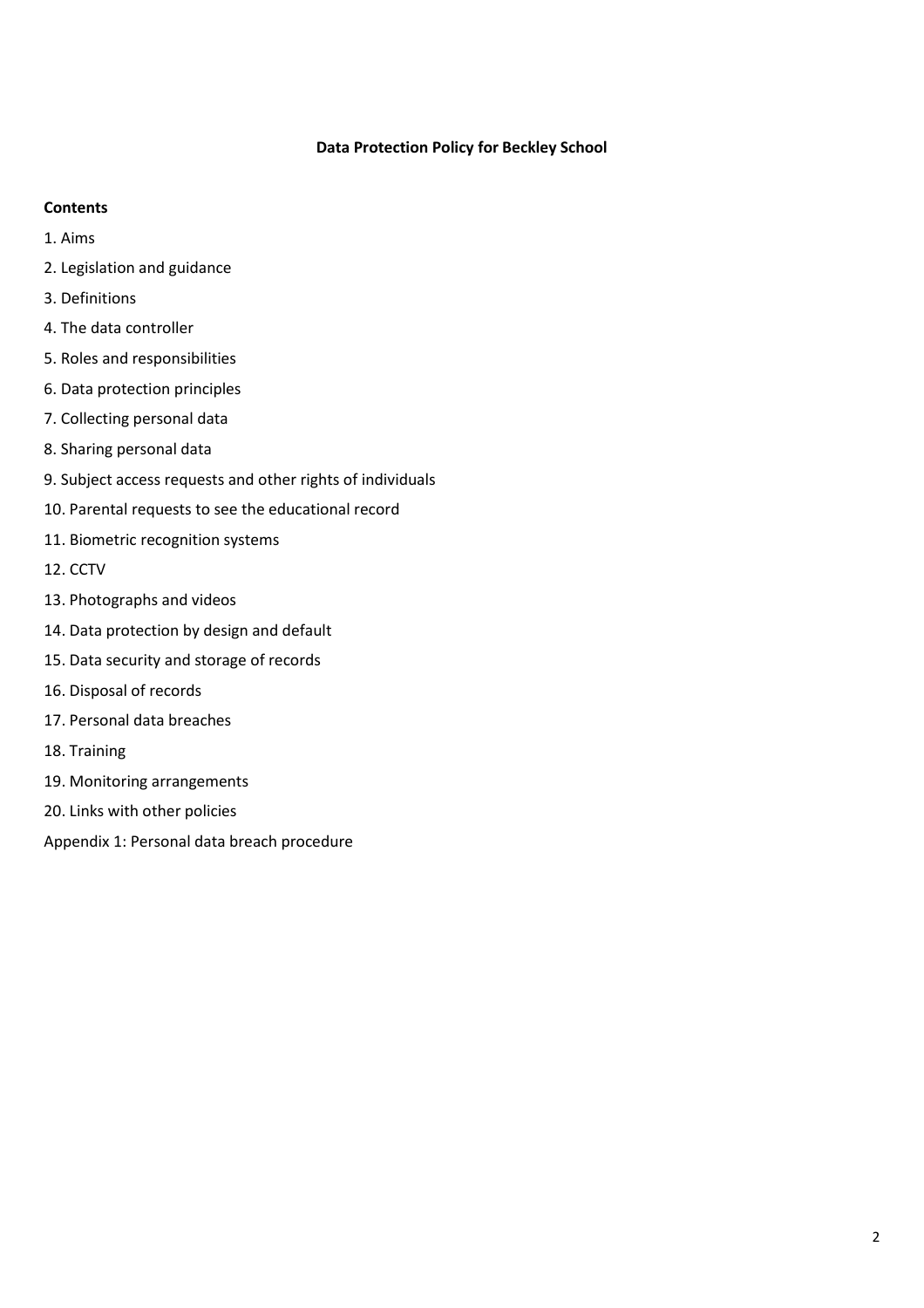## **1. Aims**

Our school aims to ensure that all personal data collected about staff, pupils, parents, governors, visitors and other individuals is collected, stored and processed in accordance with th[e General Data Protection Regulation \(GDPR\)](http://data.consilium.europa.eu/doc/document/ST-5419-2016-INIT/en/pdf) and the expected provisions of the Data Protection Act 2018 (DPA 2018) as set out in th[e Data Protection Bill.](https://publications.parliament.uk/pa/bills/cbill/2017-2019/0153/18153.pdf)

This policy applies to all personal data, regardless of whether it is in paper or electronic format.

## **2. Legislation and guidance**

This policy meets the requirements of the GDPR and the expected provisions of the DPA 2018. It is based on guidance published by the Information Commissioner's Office (ICO) on the [GDPR](https://ico.org.uk/for-organisations/guide-to-the-general-data-protection-regulation-gdpr/) and the ICO's code of practice for subject access [requests.](https://ico.org.uk/media/for-organisations/documents/2014223/subject-access-code-of-practice.pdf)

In addition, this policy complies with our funding agreement and articles of association.

## **3. Definitions**

| <b>Term</b>                         | <b>Definition</b>                                                                                                                                                                                                                                                                                                                                                                                                                                                                                  |
|-------------------------------------|----------------------------------------------------------------------------------------------------------------------------------------------------------------------------------------------------------------------------------------------------------------------------------------------------------------------------------------------------------------------------------------------------------------------------------------------------------------------------------------------------|
| <b>Personal data</b>                | Any information relating to an identified, or<br>identifiable, individual.<br>This may include the individual's:<br>Name (including initials)<br>Identification number<br>Location data<br>$\bullet$<br>Online identifier, such as a username<br>It may also include factors specific to the<br>individual's physical, physiological, genetic,<br>mental, economic, cultural or social identity.                                                                                                   |
| Special categories of personal data | Personal data which is more sensitive and so<br>needs more protection, including information<br>about an individual's:<br>Racial or ethnic origin<br>$\bullet$<br>Political opinions<br>$\bullet$<br>Religious or philosophical beliefs<br>Trade union membership<br>$\bullet$<br>Genetics<br>$\bullet$<br>Biometrics (such as fingerprints, retina<br>$\bullet$<br>and iris patterns), where used for<br>identification purposes<br>Health - physical or mental<br>Sex life or sexual orientation |
| <b>Processing</b>                   | Anything done to personal data, such as<br>collecting, recording, organising, structuring,                                                                                                                                                                                                                                                                                                                                                                                                         |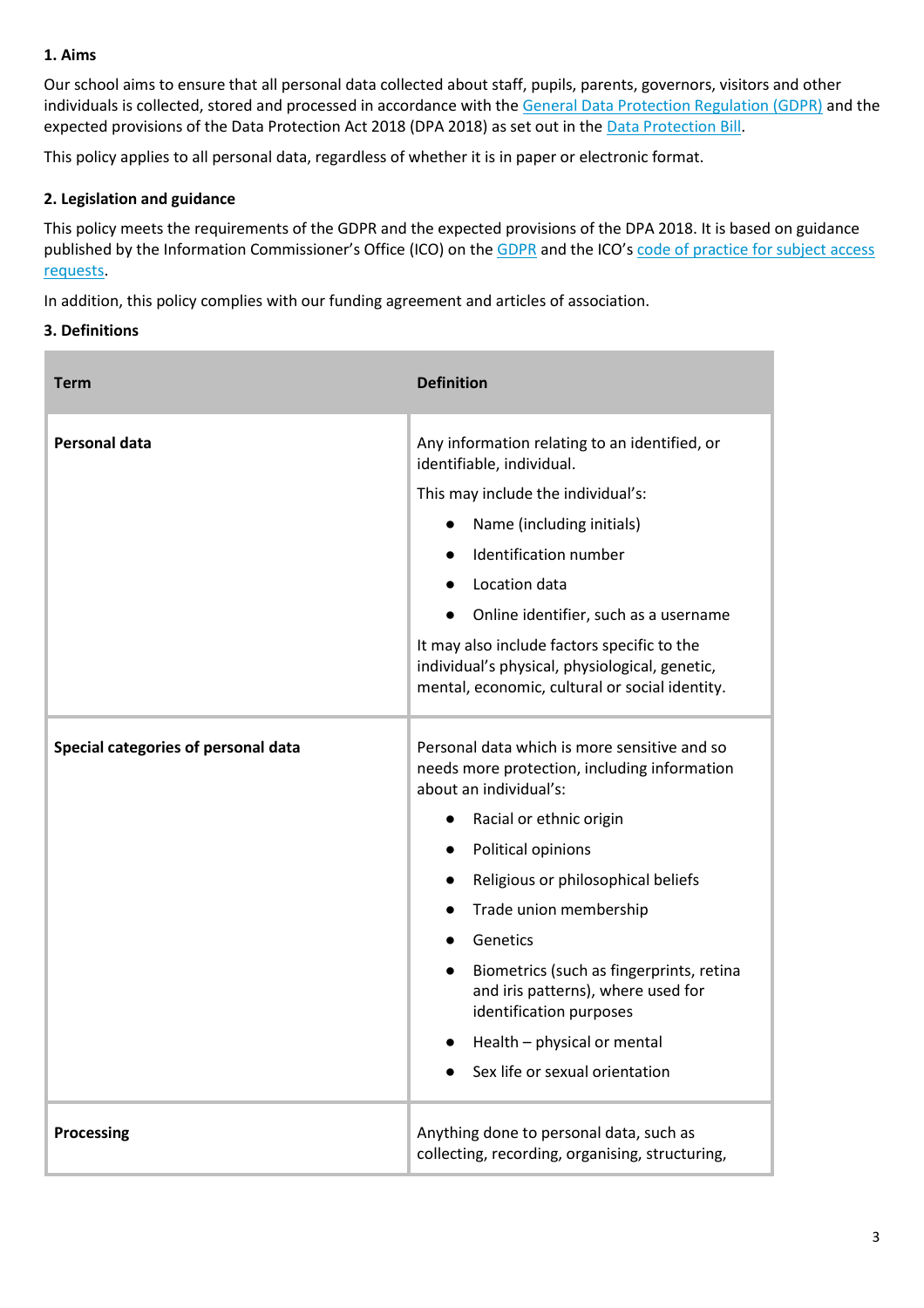|                      | storing, adapting, altering, retrieving, using,<br>disseminating, erasing or destroying.<br>Processing can be automated or manual.                         |
|----------------------|------------------------------------------------------------------------------------------------------------------------------------------------------------|
| Data subject         | The identified or identifiable individual whose<br>personal data is held or processed.                                                                     |
| Data controller      | A person or organisation that determines the<br>purposes and the means of processing of<br>personal data.                                                  |
| Data processor       | A person or other body, other than an employee<br>of the data controller, who processes personal<br>data on behalf of the data controller.                 |
| Personal data breach | A breach of security leading to the accidental or<br>unlawful destruction, loss, alteration,<br>unauthorised disclosure of, or access to personal<br>data. |

## **4. The data controller**

Our school processes personal information relating to parents, pupils, staff, governors, visitors and others, and therefore is a data controller.

The school is registered as a data controller with the ICO and will renew this registration annually or as otherwise legally required.

## **5. Roles and responsibilities**

This policy applies to **all staff** employed by our school, and to external organisations or individuals working on our behalf. Staff who do not comply with this policy may face disciplinary action.

## **5.1 Local Governing Body**

The Local Governing Body of the school has overall responsibility for ensuring that our school complies with all relevant data protection obligations.

## **5.2 Data Protection Officer**

The Data Protection Officer (DPO) is appointed by the River Learning Trust and is responsible for overseeing the implementation of this policy, monitoring our compliance with data protection law and developing related policies and guidelines where applicable.

The DPO is also the point of contact for the ICO.

Full details of the DPO's responsibilities are set out in their job description.

Our DPO is Louise Askew, Head of Governance and Compliance at River Learning Trust, and is contactable via [laskew@riverlearningtrust.org.](mailto:laskew@riverlearningtrust.org)

# **5.3 Data Protection Lead**

The Data Protection Lead (DPL) is the staff member in our school responsible for overseeing the implementation of this policy and monitoring compliance with data protection law in the school. The DPL is the first point of contact for individuals whose data the school processes.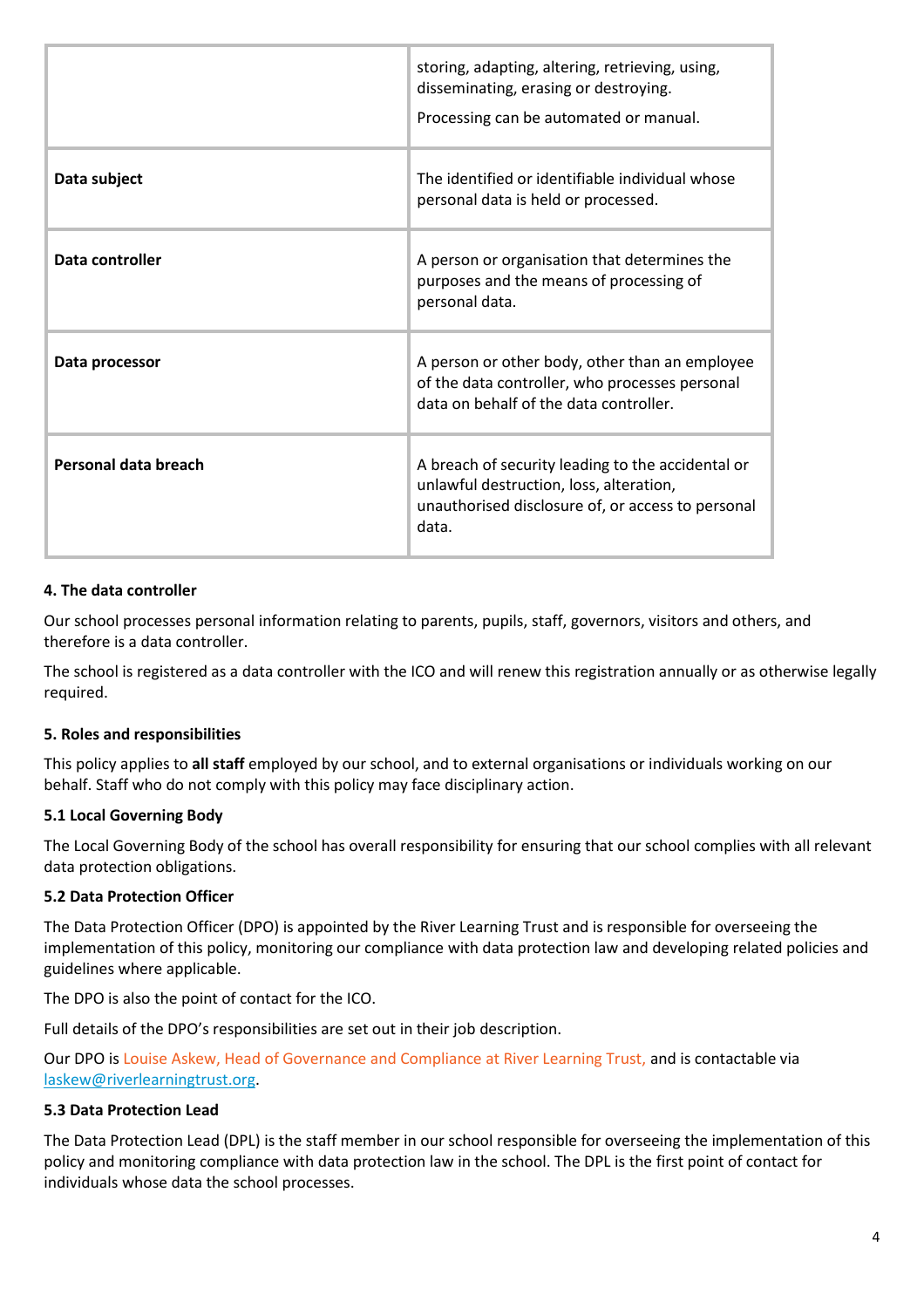Our DPL is Rhiannon Wilkie and is contactable via headteacher@beckleyschool.org

## **5.4 Headteacher**

The Headteacher acts as the representative of the data controller on a day-to-day basis.

# **5.5 All staff**

Staff are responsible for:

- Collecting, storing and processing any personal data in accordance with this policy;
- Informing the school of any changes to their personal data, such as a change of address;
- Contacting the DPL in the following circumstances:
	- o With any questions about the operation of this policy, data protection law, retaining personal data or keeping personal data secure;
	- o If they have any concerns that this policy is not being followed;
	- $\circ$  If they are unsure whether or not they have a lawful basis to use personal data in a particular way;
	- $\circ$  If they need to rely on or capture consent, draft a privacy notice, deal with data protection rights invoked by an individual, or transfer personal data outside the European Economic Area;
	- o If there has been a data breach;
	- $\circ$  Whenever they are engaging in a new activity that may affect the privacy rights of individuals;
	- o If they need help with any contracts or sharing personal data with third parties

Where applicable, the DPL will seek advice and guidance from the DPO.

# **6. Data protection principles**

The GDPR is based on data protection principles that our school must comply with.

The principles say that personal data must be:

- Processed lawfully, fairly and in a transparent manner;
- Collected for specified, explicit and legitimate purposes;
- Adequate, relevant and limited to what is necessary to fulfil the purposes for which it is processed;
- Accurate and, where necessary, kept up to date;
- Kept for no longer than is necessary for the purposes for which it is processed;
- Processed in a way that ensures it is appropriately secure.

This policy sets out how the school aims to comply with these principles.

## **7. Collecting personal data**

# **7.1 Lawfulness, fairness and transparency**

We will only process personal data where we have one of 6 'lawful bases' (legal reasons) to do so under data protection law:

- The data needs to be processed so that the school can **fulfil a contract** with the individual, or the individual has asked the school to take specific steps before entering into a contract
- The data needs to be processed so that the school can **comply with a legal obligation**
- The data needs to be processed to ensure the **vital interests** of the individual e.g. to protect someone's life
- The data needs to be processed so that the school, as a public authority, can perform a task **in the public interest,** and carry out its official functions
- The data needs to be processed for the **legitimate interests** of the school or a third party (provided the individual's rights and freedoms are not overridden)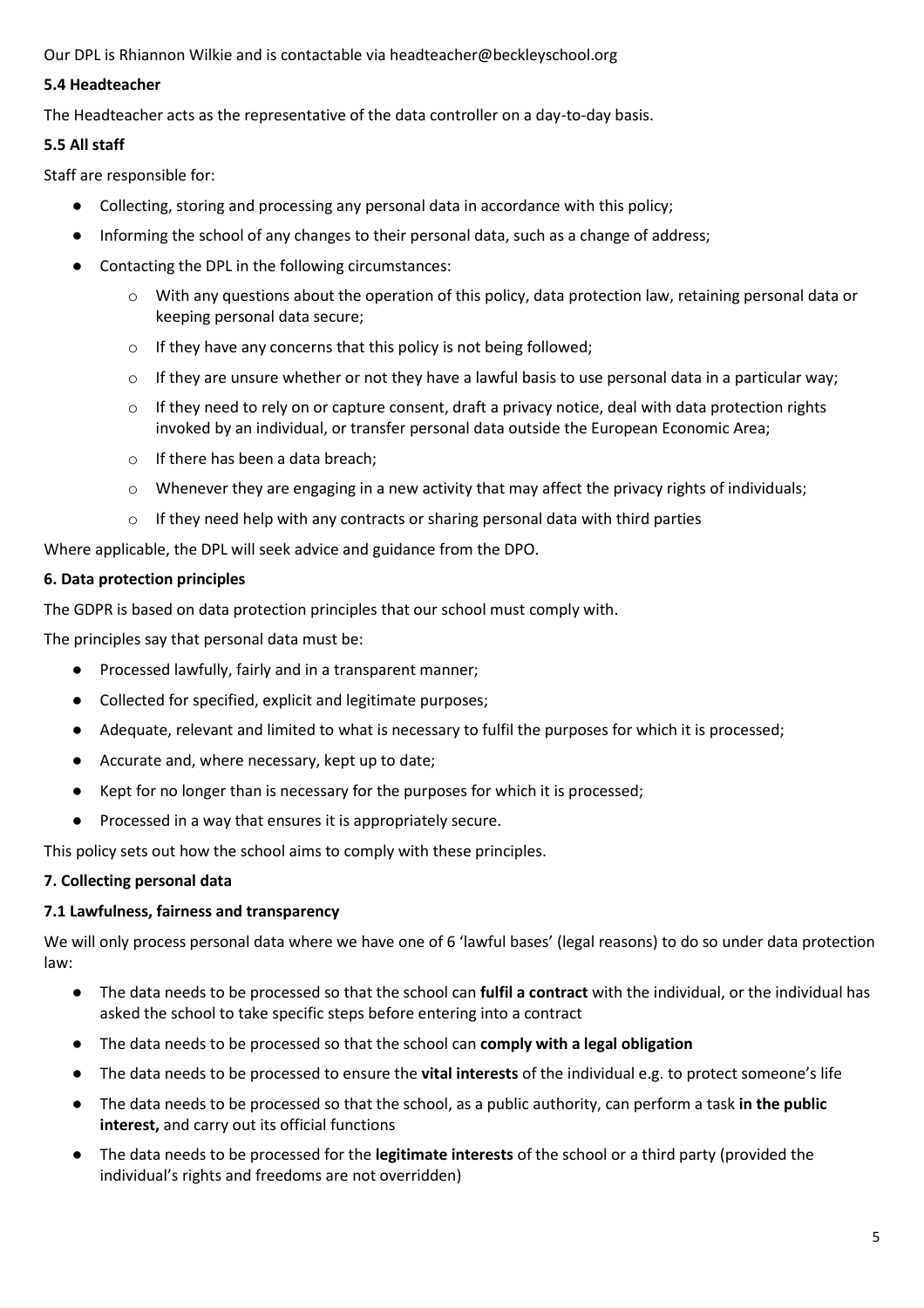● The individual (or their parent/carer when appropriate in the case of a pupil) has freely given clear **consent**

For special categories of personal data, we will also meet one of the special category conditions for processing which are set out in the GDPR and Data Protection Act 2018.

Whenever we first collect personal data directly from individuals, we will provide them with the relevant information required by data protection law.

## **7.2 Limitation, minimisation and accuracy**

We will only collect personal data for specified, explicit and legitimate reasons. We will explain these reasons to the individuals when we first collect their data.

If we want to use personal data for reasons other than those given when we first obtained it, we will inform the individuals concerned before we do so and seek consent where necessary.

Staff must only process personal data where it is necessary in order to do their jobs.

When staff no longer need the personal data they hold, they must ensure it is deleted or anonymised. This will be done in accordance with the school's records management policy.

# **8. Sharing personal data**

We will not normally share personal data with anyone else, but may do so where:

- There is an issue with a pupil or parent/carer that puts the safety of our staff at risk
- We need to liaise with other agencies we will seek consent as necessary before doing this
- Our suppliers or contractors need data to enable us to provide services to our staff and pupils for example, IT companies. When doing this, we will:
	- $\circ$  Only appoint suppliers or contractors which can provide sufficient guarantees that they comply with data protection law
	- $\circ$  Establish a data sharing agreement with the supplier or contractor, either in the contract or as a standalone agreement, to ensure the fair and lawful processing of any personal data we share
	- $\circ$  Only share data that the supplier or contractor needs to carry out their service, and information necessary to keep them safe while working with us

We will also share personal data with law enforcement and government bodies where we are legally required to do so, including for:

- The prevention or detection of crime and/or fraud
- The apprehension or prosecution of offenders
- The assessment or collection of tax owed to HMRC
- In connection with legal proceedings
- Where the disclosure is required to satisfy our safeguarding obligations
- Research and statistical purposes, as long as personal data is sufficiently anonymised or consent has been provided

We may also share personal data with emergency services and local authorities to help them to respond to an emergency situation that affects any of our pupils or staff.

Where we transfer personal data to a country or territory outside the European Economic Area, we will do so in accordance with data protection law.

## **9. Subject access requests and other rights of individuals**

## **9.1 Subject access requests**

Individuals have a right to make a 'subject access request' to gain access to personal information that the school holds about them. This includes:

● Confirmation that their personal data is being processed;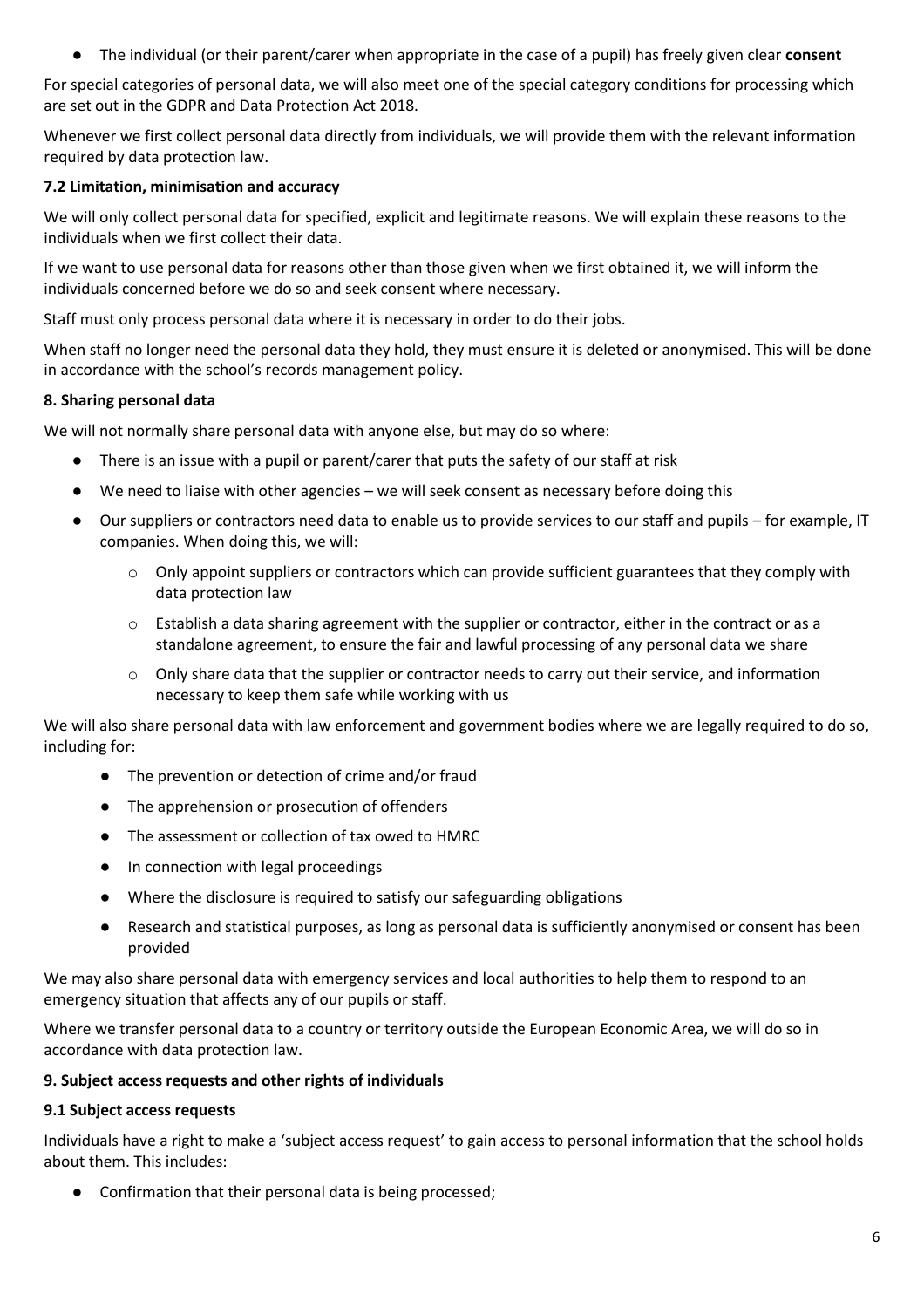- Access to a copy of the data;
- The purposes of the data processing;
- The categories of personal data concerned;
- Who the data has been, or will be, shared with;
- How long the data will be stored for, or if this isn't possible, the criteria used to determine this period;
- The source of the data, if not the individual;
- Whether any automated decision-making is being applied to their data, and what the significance and consequences of this might be for the individual.

Subject access requests must be submitted in writing, either by letter, email or fax to the DPL [insert name and contact details here]. They should include:

- Name of individual
- Correspondence address
- Contact number and email address
- Details of the information requested

If staff receive a subject access request they must immediately forward it to the DPL. The DPL will then immediately inform the DPO and seek advice and guidance before taking any action.

# **9.2 Children and subject access requests**

Personal data about a child belongs to that child, and not the child's parents or carers. For a parent or carer to make a subject access request with respect to their child, the child must either be unable to understand their rights and the implications of a subject access request, or have given their consent.

Children aged 12 and above are generally regarded to be mature enough to understand their rights and the implications of a subject access request. Therefore, most subject access requests from parents or carers of pupils at our school may not be granted without the express permission of the pupil. This is not a rule and a pupil's ability to understand their rights will always be judged on a case-by-case basis.

# **9.3 Responding to subject access requests**

When responding to requests, we:

- May ask the individual to provide 2 forms of identification
- May contact the individual via phone to confirm the request was made
- Will respond without delay and within 1 month of receipt of the request
- Will provide the information free of charge
- May tell the individual we will comply within 3 months of receipt of the request, where a request is complex or numerous. We will inform the individual of this within 1 month, and explain why the extension is necessary

We will not disclose information if it:

- Might cause serious harm to the physical or mental health of the pupil or another individual
- Would reveal that the child is at risk of abuse, where the disclosure of that information would not be in the child's best interests
- Is contained in adoption or parental order records
- Is given to a court in proceedings concerning the child

If the request is unfounded or excessive, we may refuse to act on it, or charge a reasonable fee which takes into account administrative costs.

A request will be deemed to be unfounded or excessive if it is repetitive or asks for further copies of the same information.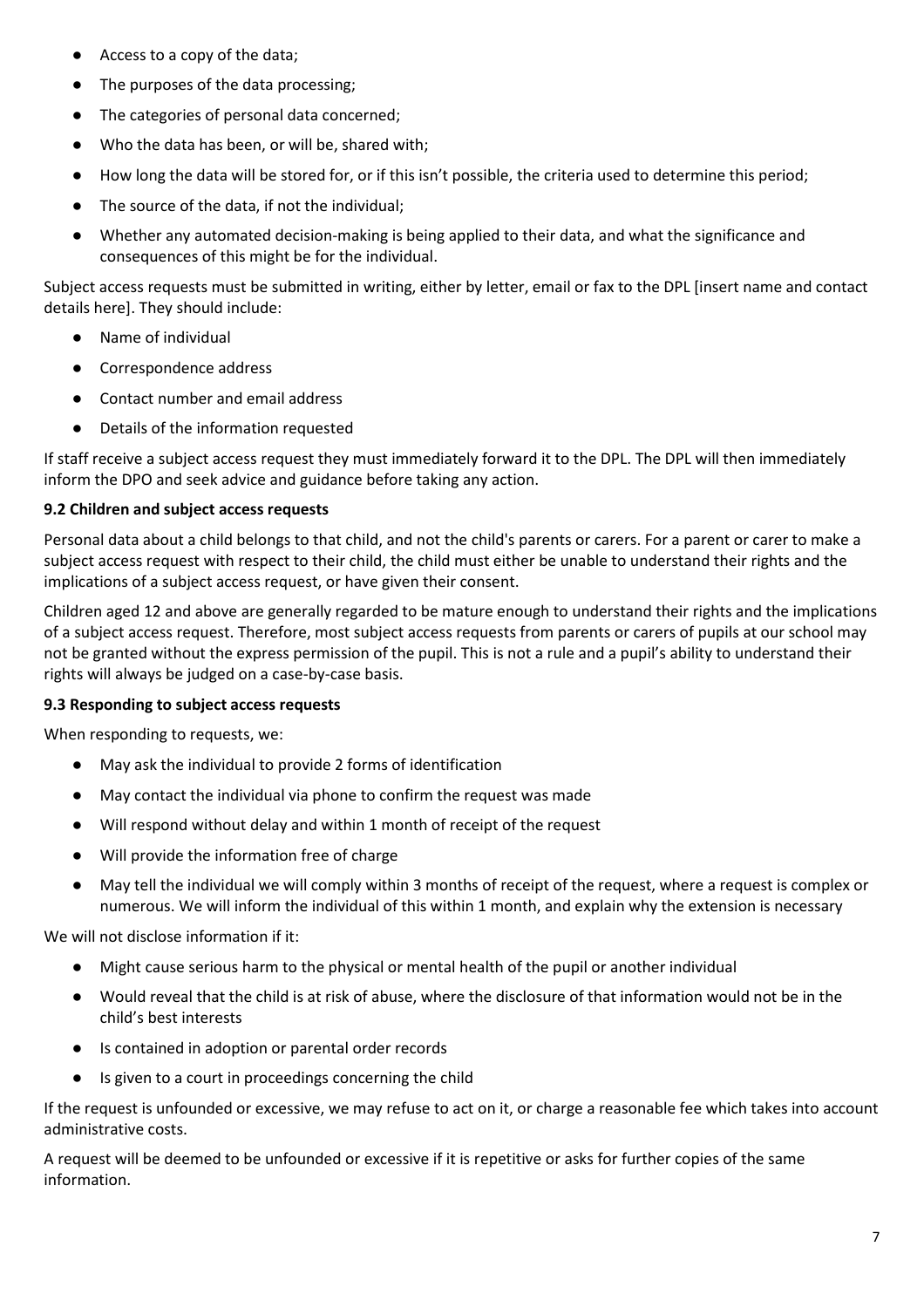When we refuse a request, we will tell the individual why, and tell them they have the right to complain to the ICO.

# **9.4 Other data protection rights of the individual**

In addition to the right to make a subject access request (see above), and to receive information when we are collecting their data about how we use and process it (see section 7), individuals also have the right to:

- Withdraw their consent to processing at any time;
- Ask us to rectify, erase or restrict processing of their personal data, or object to the processing of it (in certain circumstances);
- Prevent use of their personal data for direct marketing;
- Challenge processing which has been justified on the basis of public interest;
- Request a copy of agreements under which their personal data is transferred outside of the European Economic Area;
- Object to decisions based solely on automated decision making or profiling (decisions taken with no human involvement, that might negatively affect them);
- Prevent processing that is likely to cause damage or distress;
- Be notified of a data breach in certain circumstances;
- Make a complaint to the ICO;
- Ask for their personal data to be transferred to a third party in a structured, commonly used and machinereadable format (in certain circumstances).

Individuals should submit any request to exercise these rights to the DPO. If staff receive such a request, they must immediately forward it to the DPO.

# **10. Parental requests to see the educational record**

As our school is an academy, parents, or those with parental responsibility, do not have an automatic parental right to free access to their child's educational record (which includes most information about a pupil). The school will decide on a case-by-case basis whether to grant such requests, bearing in mind guidance issued from time to time from the Information Commissioner's Office.

The school may make a charge for the provision of information, dependent upon the following:

- Should the information requested contain the educational record then the amount charged will be dependent upon the number of pages provided.
- Should the information requested be personal information that does not include any information contained within educational records schools can charge up to £10 to provide it.
- If the information requested is only the educational record viewing will be free, but a charge not exceeding the cost of copying the information can be made by the Headteacher.

Individuals should submit any request to exercise these rights to the DPL. If staff receive such a request, they must immediately forward it to the DPL.

## **11. Biometric recognition systems – not on site**

## **12. CCTV – no CCTV on site**

## **13. Photographs and videos**

As part of our school activities, we may take photographs and record images of individuals within our school.

We will obtain written consent from parents/carers, or pupils aged 18 and over, for photographs and videos to be taken of pupils for communication, marketing and promotional materials.

Where we need parental consent, we will clearly explain how the photograph and/or video will be used to both the parent/carer and pupil. Where we don't need parental consent, we will clearly explain to the pupil how the photograph and/or video will be used.

Permitted uses may include: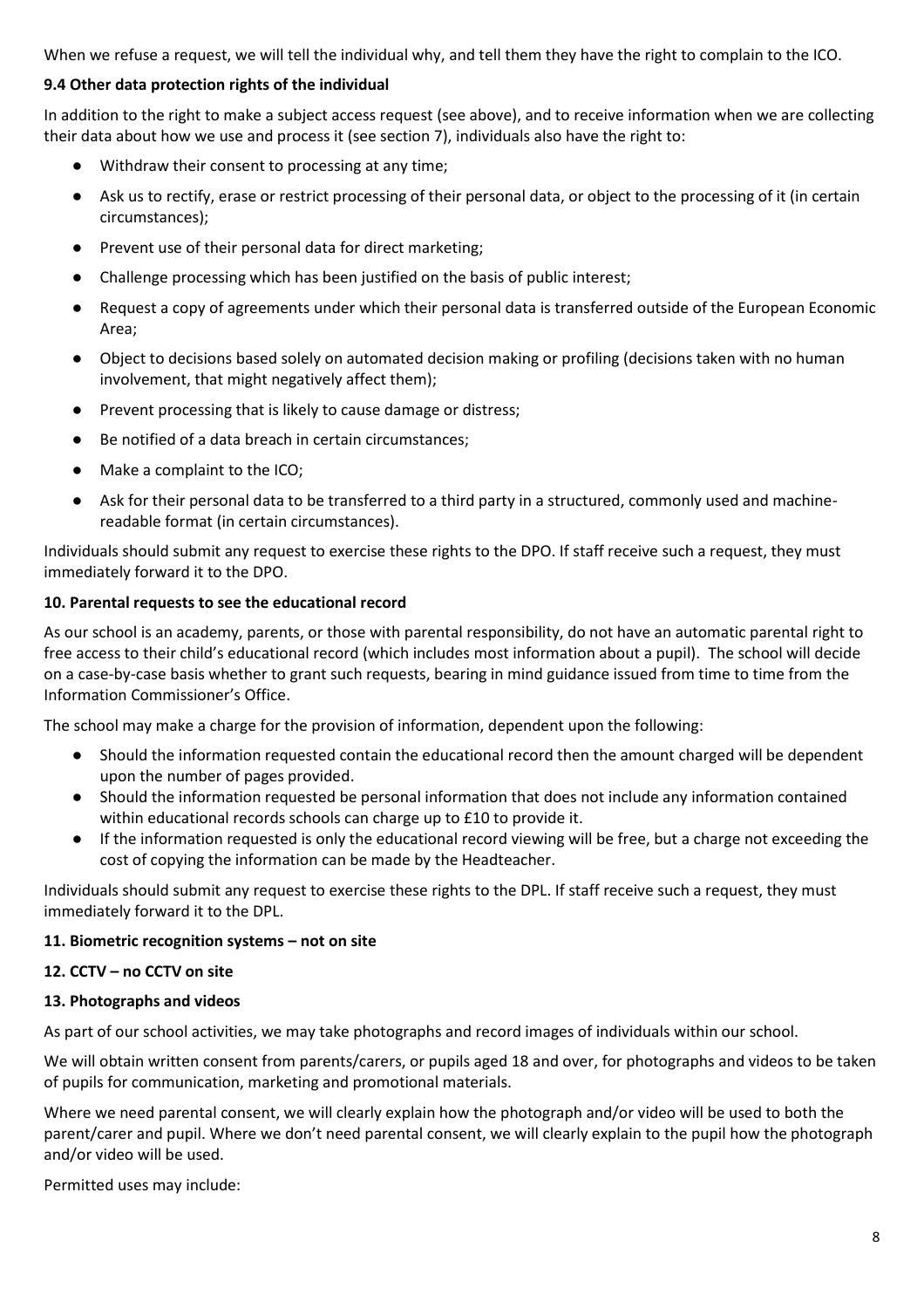- Within school on notice boards and in school magazines, brochures, newsletters, etc;
- Outside of school by external agencies such as the school photographer, newspapers, campaigns;
- Online on our school website or social media pages.

Consent can be refused or withdrawn at any time. If consent is withdrawn, we will delete the photograph or video and not distribute it further.

Written consent will also be obtained from staff members before photographs and videos of them are used for the above purposes.

See our Child Protection Policy and Guidance on use of Photographic Images for more information on our use of photographs and videos.

## **14. Data protection by design and default**

We will put measures in place to show that we have integrated data protection into all of our data processing activities, including:

- Appointing a suitable DPL, and ensuring they have the necessary resources to fulfil their duties and maintain their expert knowledge;
- Only processing personal data that is necessary for each specific purpose of processing, and always in line with the data protection principles set out in relevant data protection law (see section 6);
- Completing privacy impact assessments where the school's processing of personal data presents a high risk to rights and freedoms of individuals, and when introducing new technologies (the DPO will advise on this process);
- Integrating data protection into internal documents including this policy, any related policies and privacy notices;
- Regularly training members of staff on data protection law, this policy, any related policies and any other data protection matters; we will also keep a record of attendance;
- Regularly conducting reviews and audits to test our privacy measures and make sure we are compliant;
- Maintaining records of our processing activities, including:
	- o For the benefit of data subjects, making available the name and contact details of our school and DPL and the Trust's DPO and all information we are required to share about how we use and process their personal data (via our privacy notices)
	- o For all personal data that we hold, maintaining an internal record of the type of data, data subject, how and why we are using the data, any third-party recipients, how and why we are storing the data, retention periods and how we are keeping the data secure

## **15. Data security and storage of records**

We will protect personal data and keep it safe from unauthorised or unlawful access, alteration, processing or disclosure, and against accidental or unlawful loss, destruction or damage.

In particular:

- Paper-based records and portable electronic devices, such as laptops and hard drives that contain personal data are kept securely when not in use;
- Papers containing confidential personal data must not be left on office and classroom desks, on staffroom tables, pinned to notice/display boards, or left anywhere else where there is general access;
- Passwords that are at least 8 characters long containing letters and numbers are used to access school computers, laptops and other electronic devices. Staff and pupils are required to change their passwords at regular intervals and keep them secure;
- Encryption software is used to protect all portable devices and removable media, such as laptops and USB devices;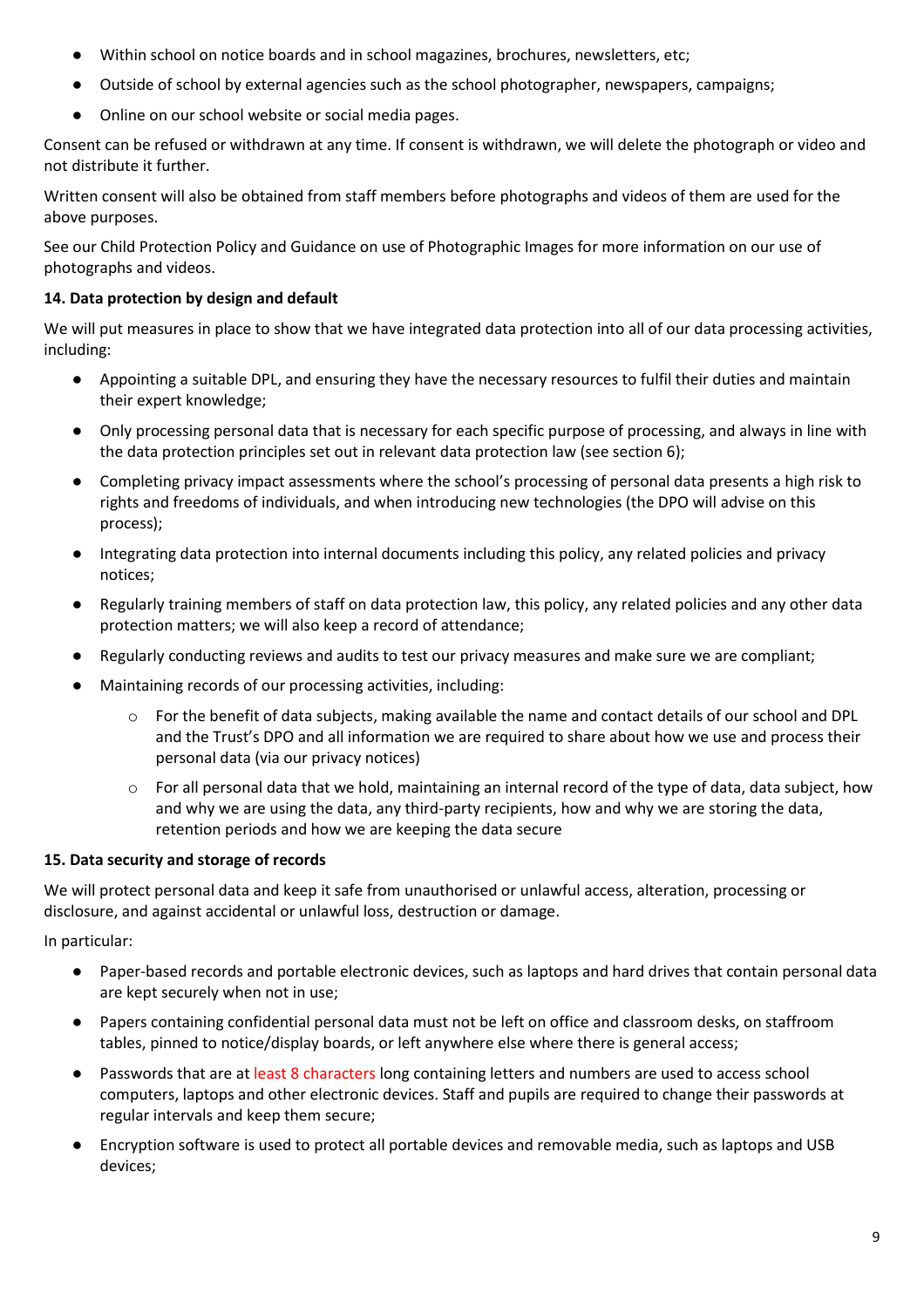- Staff, pupils or governors who store personal information on their personal devices are expected to follow the same security procedures as for school-owned equipment (see our Acceptable Use Policy and Staff Handbook);
- Where we need to share personal data with a third party, we carry out due diligence and take reasonable steps to ensure it is stored securely and adequately protected (see section 8).

## **16. Disposal of records**

Personal data that is no longer needed will be disposed of securely. Personal data that has become inaccurate or out of date will also be disposed of securely, where we cannot or do not need to rectify or update it.

For example, we will shred or incinerate paper-based records, and overwrite or delete electronic files. We may also use a third party to safely dispose of records on the school's behalf. If we do so, we will require the third party to provide sufficient guarantees that it complies with data protection law.

## **17. Personal data breaches**

The school will make all reasonable endeavours to ensure that there are no personal data breaches.

In the unlikely event of a suspected data breach, we will follow the procedure set out in appendix 1.

When appropriate, we will report the data breach to the ICO within 72 hours. Such breaches in a school context may include, but are not limited to:

- A non-anonymised dataset being published on the school website which shows the exam results of pupils eligible for the pupil premium;
- Safeguarding information being made available to an unauthorised person;
- The theft of a school laptop containing non-encrypted personal data about pupils.

## **18. Training**

All staff and governors are provided with data protection training as part of their induction process.

Data protection will also form part of continuing professional development, where changes to legislation, guidance or the school's processes make it necessary.

## **19. Monitoring arrangements**

The DPL is responsible for monitoring the implementation of this policy in school.

This policy will be reviewed and updated if necessary when the Data Protection Bill receives royal assent and becomes law (as the Data Protection Act 2018) – if any changes are made to the bill that affect our school's practice. Otherwise, or from then on, this policy will be reviewed **every 2 years** and shared with the full governing board.

## **20. Links with other policies**

This data protection policy is linked to our:

● Records Management Policy

## **Date adopted: April 2022**

**Next review: April 2024**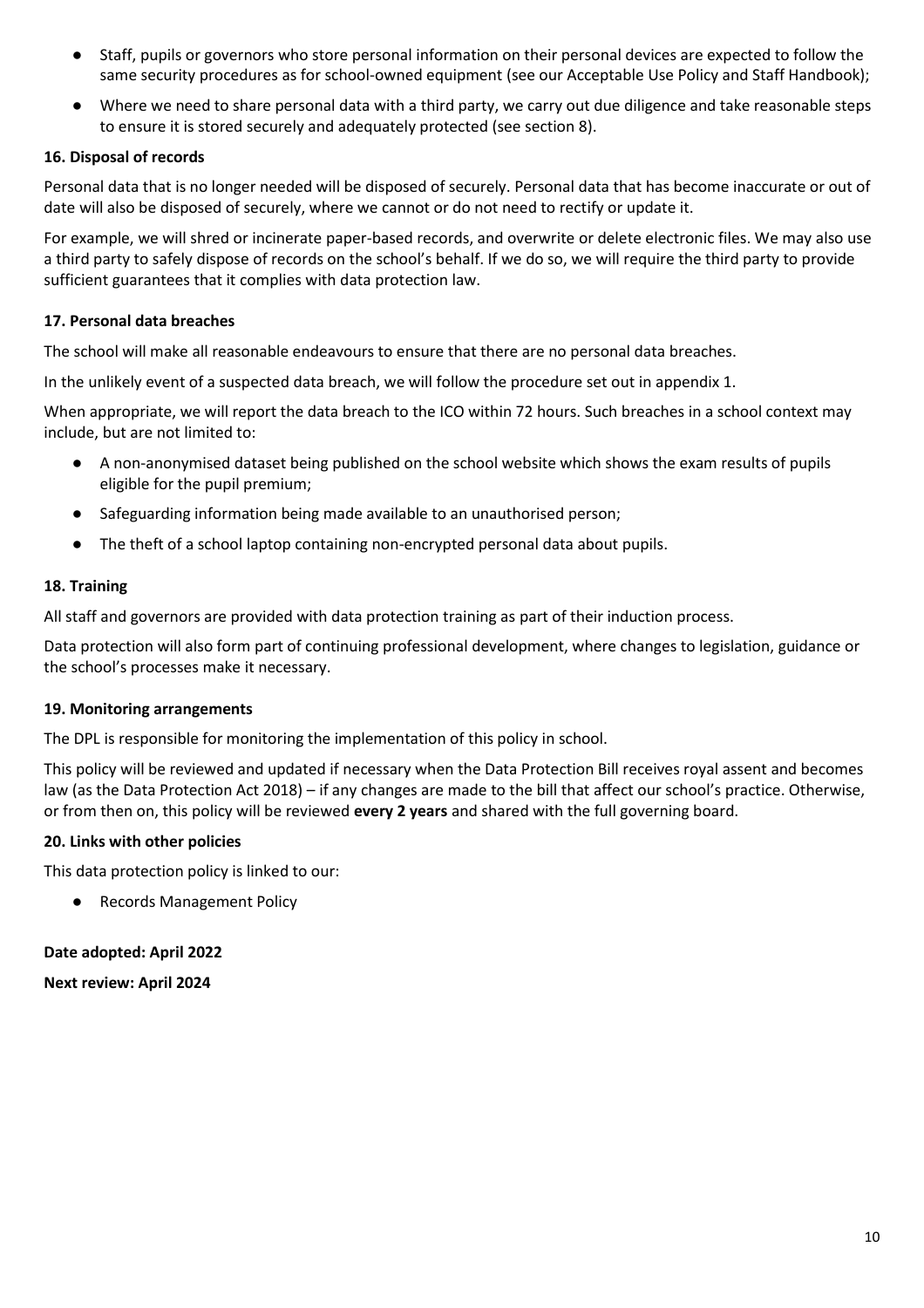## **Appendix 1: Personal data breach procedure**

This procedure is based on [guidance on personal data breaches](https://ico.org.uk/for-organisations/guide-to-the-general-data-protection-regulation-gdpr/personal-data-breaches/) produced by the ICO.

- On finding or causing a breach, or potential breach, the staff member or data processor must immediately notify the DPL who will then inform the DPO who will offer help and guidance in dealing with the breach.
- The DPL will investigate the report and determine whether a breach has occurred. To decide, the DPL will consider whether personal data has been accidentally or unlawfully:
	- o Lost
	- o Stolen
	- o Destroyed
	- o Altered
	- o Disclosed or made available where it should not have been
	- o Made available to unauthorised people
- The DPL will alert the headteacher and the chair of governors.
- The DPL will make all reasonable efforts to contain and minimise the impact of the breach, assisted by relevant staff members or data processors where necessary. (Actions relevant to specific data types are set out at the end of this procedure).
- The DPL and DPO will assess the potential consequences, based on how serious they are, and how likely they are to happen.
- The DPL and DPO will work out whether the breach must be reported to the ICO. This must be judged on a caseby-case basis. To decide, the DPL and DPO will consider whether the breach is likely to negatively affect people's rights and freedoms, and cause them any physical, material or non-material damage (e.g. emotional distress), including through:
	- o Loss of control over their data
	- o Discrimination
	- o Identify theft or fraud
	- o Financial loss
	- o Unauthorised reversal of pseudonymisation (for example, key-coding)
	- o Damage to reputation
	- o Loss of confidentiality
	- o Any other significant economic or social disadvantage to the individual(s) concerned.

If it is likely that there will be a risk to people's rights and freedoms, the DPO must notify the ICO.

- The DPO will document the decision (either way) in case it is challenged at a later date by the ICO or an individual affected by the breach. Documented decisions are stored on the school's computer system
- Where the ICO must be notified, the DPO will do this via the ['report a breach' page of the ICO website](https://ico.org.uk/for-organisations/report-a-breach/) within 72 hours. As required, the DPO will set out:
	- $\circ$  A description of the nature of the personal data breach including, where possible:
		- The categories and approximate number of individuals concerned;
		- The categories and approximate number of personal data records concerned.
	- o The name and contact details of the DPO;
	- o A description of the likely consequences of the personal data breach;
	- $\circ$  A description of the measures that have been, or will be taken, to deal with the breach and mitigate any possible adverse effects on the individual(s) concerned.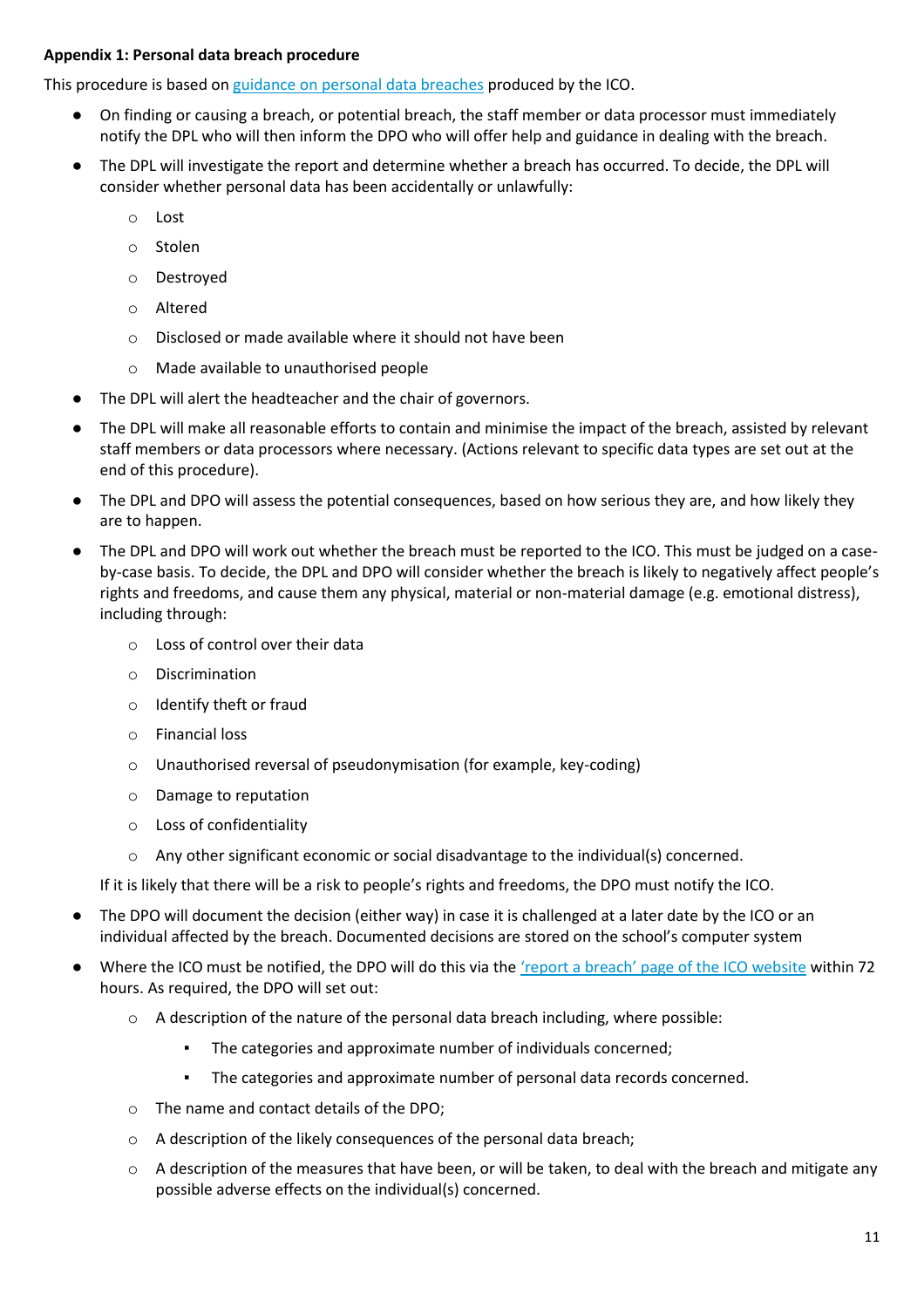- If all the above details are not yet known, the DPO will report as much as they can within 72 hours. The report will explain that there is a delay, the reasons why, and when the DPO expects to have further information. The DPO will submit the remaining information as soon as possible
- The DPO will also assess the risk to individuals, again based on the severity and likelihood of potential or actual impact. If the risk is high, the DPO will promptly inform, in writing, all individuals whose personal data has been breached. This notification will set out:
	- o The name and contact details of the DPO;
	- o A description of the likely consequences of the personal data breach;
	- o A description of the measures that have been, or will be, taken to deal with the data breach and mitigate any possible adverse effects on the individual(s) concerned.
- The DPO will notify any relevant third parties who can help mitigate the loss to individuals for example, the police, insurers, banks or credit card companies.
- The DPO will document each breach, irrespective of whether it is reported to the ICO. For each breach, this record will include the:
	- o Facts and cause
	- o Effects
	- o Action taken to contain it and ensure it does not happen again (such as establishing more robust processes or providing further training for individuals).

Records of all breaches will be stored on the school's computer system.

The DPO, DPL and headteacher will meet to review what happened and how it can be stopped from happening again. This meeting will happen as soon as reasonably possible.

## **Actions to minimise the impact of data breaches**

We will take the actions set out below to mitigate the impact of different types of data breach, focusing especially on breaches involving particularly risky or sensitive information. We will review the effectiveness of these actions and amend them as necessary after any data breach.

*The following sets out examples of the relevant actions we will take for different types of risky or sensitive personal data processed by the school. For example:*

## *Sensitive information being disclosed via email (including safeguarding records)*

- *If special category data (sensitive information) is accidentally made available via email to unauthorised individuals, the sender must attempt to recall the email as soon as they become aware of the error*
- *Members of staff who receive personal data sent in error must alert the sender and the DPL as soon as they become aware of the error.*
- *If the sender is unavailable or cannot recall the email for any reason, the DPL will ask the IT Services to recall it.*
- *In any cases where the recall is unsuccessful, the DPL will contact the relevant unauthorised individuals who received the email, explain that the information was sent in error, and request that those individuals delete the information and do not share, publish, save or replicate it in any way.*
- The DPL will ensure we receive a written response from all the individuals who received the data, confirming that *they have complied with this request.*
- The DPL will carry out an internet search to check that the information has not been made public; if it has, we *will contact the publisher/website owner or administrator to request that the information is removed from their website and deleted*

## *Sensitive information being disclosed on the school website*

● *If special category data (sensitive information) is accidentally made available on the website, the publisher must remove it as soon as they become aware of the error.*